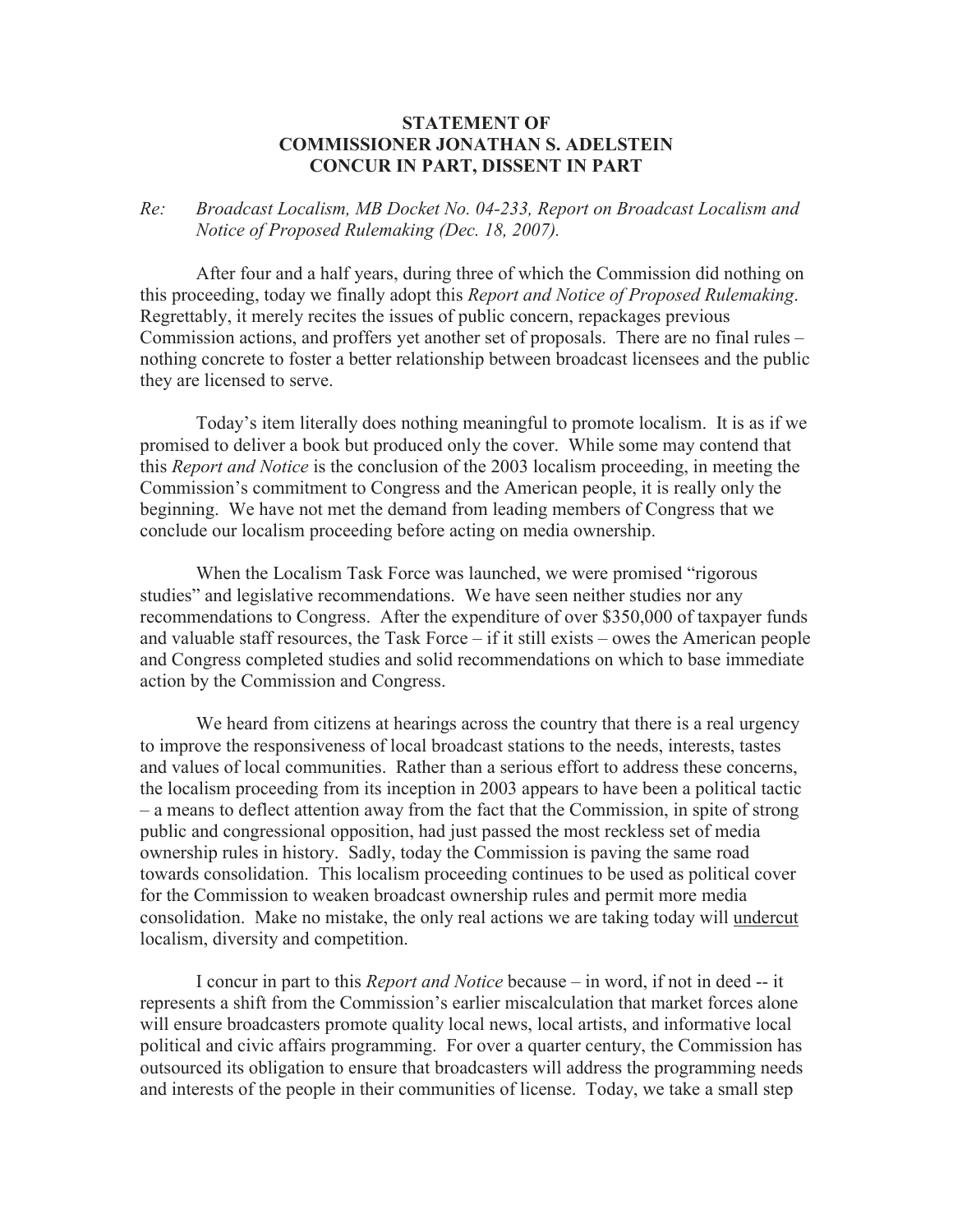towards correcting the Commission's past failings that produced a regulatory environment that limited citizen involvement and participation, provided broadcasters with virtually no guidance, and expected little, if any, accountability.

We learned from our localism hearings that there is far too little coverage of local issues voters need to know about in a way that prepares them to make educated decisions. We heard that "breaking news" is being replaced with "breaking gossip." In community after community, we heard from citizens that serious coverage of local and state government has diminished. In many respects, there was a virtual blackout of coverage of state and local elections. And while networks and stations say they have to slash news resources, some were offering up to one million dollars for an interview with Paris Hilton. Real investigative journalism and thoughtful reporting have given way to an "if it bleeds, it leads" mentality.

Sadly, today, quality journalism is too often sacrificed to meet quarterly earnings numbers for Wall Street. Owners of multiple media outlets lose incentive to invest in independent and competitive news operations in the same market. The Commission's own study, which was originally buried until Senator Boxer demanded that the FCC publicly release it, shows that locally owned TV stations provide more local news. And while the Commission has failed to complete a similar study of radio, we have heard across the country that homogenized playlists and payola are shutting out local musicians, and unmanned radio stations have replaced local DJs.

Historically, the Commission had looked for ways to promote localism in broadcasting to ensure that broadcasters were accountable and serving the public interest. Since the 1980s, however, the Commission has gutted those protections and embarked on a destructive path to treat television like "a toaster with pictures."

With the encouragement of the broadcasting industry, the Commission has systematically removed the public from meaningful points of interaction between broadcasters and the communities that they are licensed to serve. For example, broadcast stations are permitted to maintain main studios and their public files well beyond communities of license, so the public cannot effectively monitor the programming of local broadcasters. Today, few broadcasters have citizen agreements with local community organizations. Few broadcasters hold meetings with members of the community to determine the community's interests and needs. Enforceable public interest obligations that required broadcasters to maintain logs of programming that are responsive to local, civic, national or religious concerns have been decimated. And, the once-substantive license renewal process conducted by the FCC has been ratcheted down to a postcard, rubber-stamp process.

The end result is that today many stations are unattended and operated from remote locations, residents are discouraged from monitoring a station's performance, and dialogue between the station and its community is often non-existent. Simply put, the FCC has failed to protect the interests of the American people.